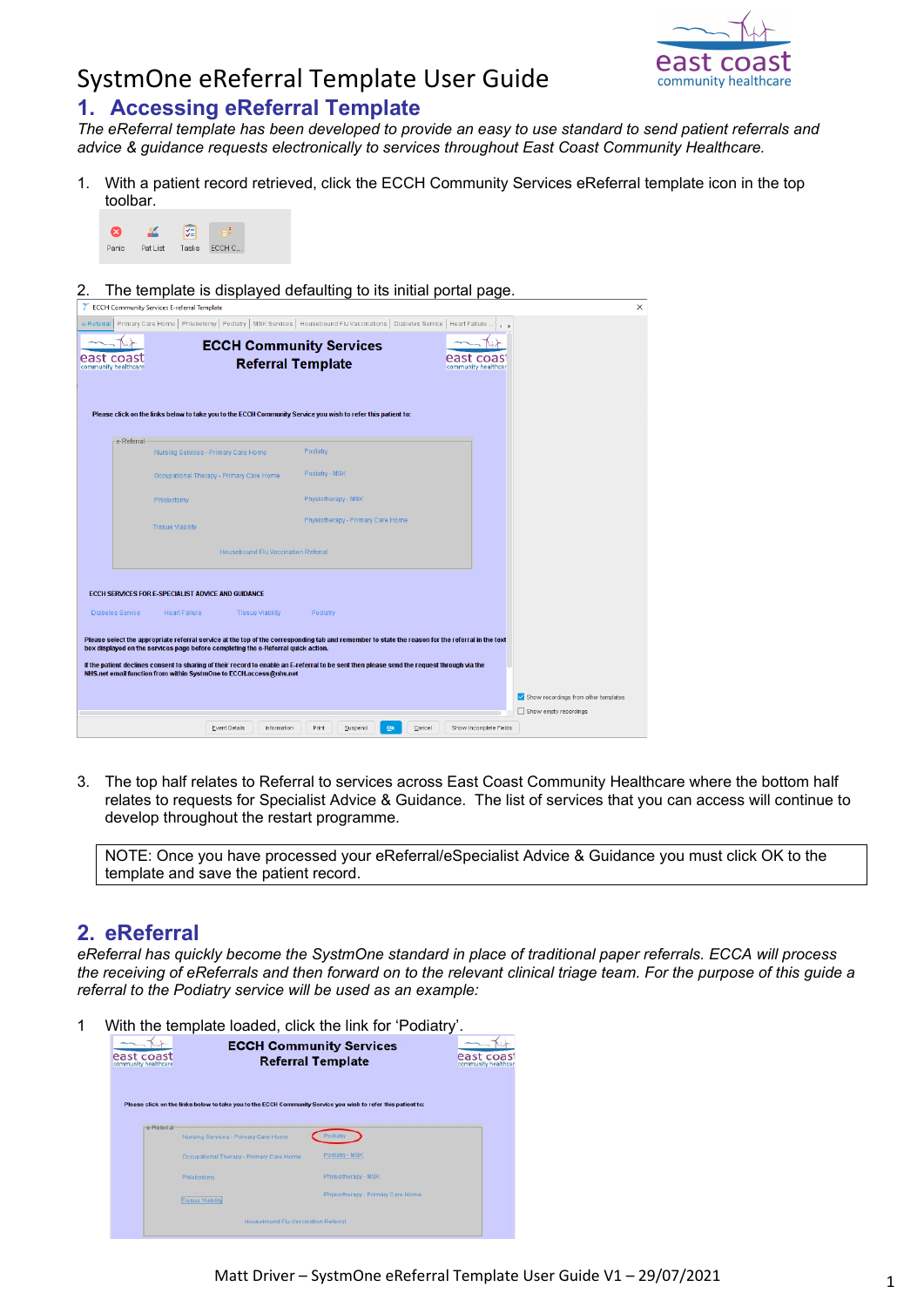

# Advanced

## SystmOne eReferral Template User Guide

2 Once you have checked the service information and are happy to proceed pleas tick the 'Referral to community-based podiatry service' tick box.

| <b>ECCH Community Services E-referral Template</b> |  |
|----------------------------------------------------|--|
|----------------------------------------------------|--|

e-Referral | Primary Care Home | Phlebotomy | Podiatry | MSK Services | Housebound Flu Vaccinations | Diabetes Service | Heart Failure ... }

|   |                                                                                                                                                                                   | <b>ECCH Community Podiatry Service</b><br>Referral to community-based podiatry service                                                                                                                                     | <-- Please tick to initiate referral reason box |  |              |  |  |  |  |
|---|-----------------------------------------------------------------------------------------------------------------------------------------------------------------------------------|----------------------------------------------------------------------------------------------------------------------------------------------------------------------------------------------------------------------------|-------------------------------------------------|--|--------------|--|--|--|--|
|   | NOTE: The reason for referral and referral buttons will now be made available to you.                                                                                             |                                                                                                                                                                                                                            |                                                 |  |              |  |  |  |  |
| 3 |                                                                                                                                                                                   | Click into the "Reason for referral' field and enter a reason for referral.                                                                                                                                                |                                                 |  |              |  |  |  |  |
|   | Reason for referral                                                                                                                                                               |                                                                                                                                                                                                                            |                                                 |  |              |  |  |  |  |
|   |                                                                                                                                                                                   |                                                                                                                                                                                                                            |                                                 |  |              |  |  |  |  |
|   |                                                                                                                                                                                   | NOTE: The reason for referral is mandatory and must be completed. Please read the supporting text prompts<br>of additional information to include if not already included in the recent/current consultation. Some service |                                                 |  |              |  |  |  |  |
|   |                                                                                                                                                                                   | like in the Podiatry tab will have blue clickable links to open up further referral criteria guidance for support.                                                                                                         |                                                 |  |              |  |  |  |  |
| 4 |                                                                                                                                                                                   | Click either the Urgent or Routine referral button based on the presenting problem.                                                                                                                                        |                                                 |  |              |  |  |  |  |
|   | <b>Urgent</b>                                                                                                                                                                     |                                                                                                                                                                                                                            |                                                 |  |              |  |  |  |  |
|   | referral                                                                                                                                                                          | Refer to ECCH Podiatry Service - Urgent                                                                                                                                                                                    | Urgent referrals managed within 5 working days  |  |              |  |  |  |  |
|   | <b>Routine</b><br>referral                                                                                                                                                        | Refer to ECCH Podiatry Service - Routine                                                                                                                                                                                   | Routine referrals managed within 4 weeks        |  |              |  |  |  |  |
|   | NOTE the indicated managed time frame is the current timeframe the service are working at to assist with the<br>patient expectations and guide you with the urgency of this case. |                                                                                                                                                                                                                            |                                                 |  |              |  |  |  |  |
| 5 | Once the pop up opens please check the Referrer box at the top to ensure it is displaying your name or the<br>name of the clinician you are sending this on behalf of.            |                                                                                                                                                                                                                            |                                                 |  |              |  |  |  |  |
|   | <b>New Electronic Referral</b><br>×                                                                                                                                               |                                                                                                                                                                                                                            |                                                 |  |              |  |  |  |  |
|   | $\mathbf{z}$<br>Thu 29 Jul 2021<br>Exact date & time<br>10:59<br>Other Details                                                                                                    |                                                                                                                                                                                                                            |                                                 |  |              |  |  |  |  |
|   | Changing the consultation date will affect all other data entered. To avoid this, cancel and press the 'Next' button Hide Warning                                                 |                                                                                                                                                                                                                            |                                                 |  |              |  |  |  |  |
|   | Referrer Name<br>Referrer<br>Configure<br>$\mathbf{v}$                                                                                                                            |                                                                                                                                                                                                                            |                                                 |  |              |  |  |  |  |
|   | <b>Referrer Name</b><br><b>Address Book</b><br>Recipient                                                                                                                          |                                                                                                                                                                                                                            |                                                 |  |              |  |  |  |  |
|   | <b>Recipient II</b>                                                                                                                                                               |                                                                                                                                                                                                                            |                                                 |  |              |  |  |  |  |
|   | Caseload / team                                                                                                                                                                   | <b>Q</b> X Podiatry                                                                                                                                                                                                        |                                                 |  |              |  |  |  |  |
|   | <b>Task recipient</b>                                                                                                                                                             |                                                                                                                                                                                                                            |                                                 |  | $\checkmark$ |  |  |  |  |
|   | Read code                                                                                                                                                                         | R X Referral to community-based podiatry service                                                                                                                                                                           |                                                 |  |              |  |  |  |  |
|   | $\overline{\phantom{a}}$<br>Community<br>Type                                                                                                                                     |                                                                                                                                                                                                                            |                                                 |  |              |  |  |  |  |

- 6 There is no need to include a referral summary in this pop up as you have already included this on the main e-Referral template.
- 7 SystmOne requires you to enter a narrative at the bottom of the pop up. Click on the 'Preset' icon:

 $\Box$  Re-referral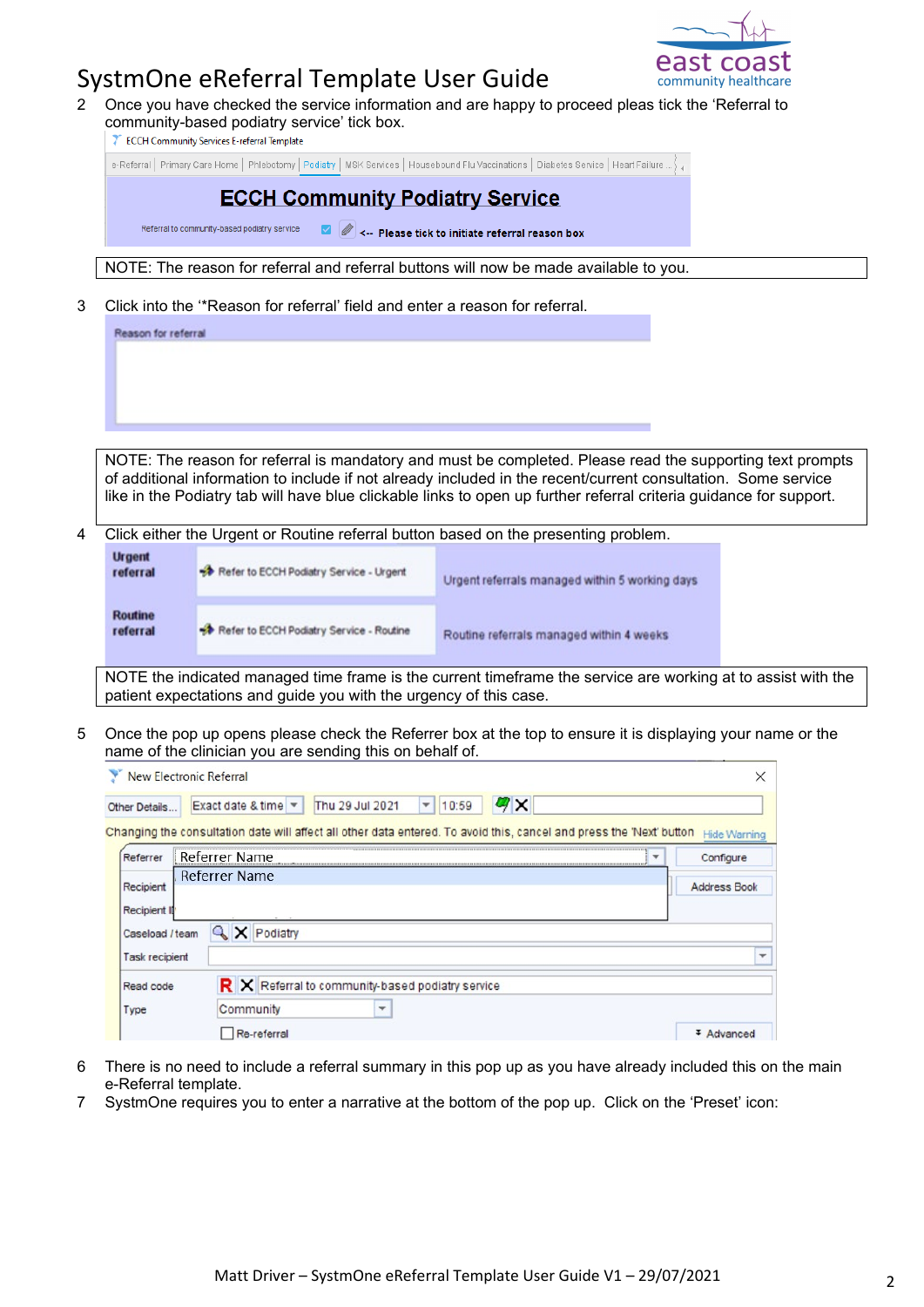

| Urgency<br>Referral summary                              | Podiatry Urgent                        | $\mathbf{v}$ |                              |                               |
|----------------------------------------------------------|----------------------------------------|--------------|------------------------------|-------------------------------|
| $\bf{B}$<br>I<br>$\underline{\mathtt{U}}$<br>õ<br>囯<br>L | <b>B2Q♥</b><br>¥,<br>lb.<br><b>She</b> | SansSerif    | $\mathbf{I}$ 12 $\mathbf{V}$ | <b>Presets</b><br>▞▕▛▏▆▏▆▕▆▕▆ |

You will either be able to select the appropriate message from the list or using the '+' icon type in your own that you can then use as standard for any future referrals.

The image below shows an example of the suggested text:

|   | <b>Text Selection</b>                                                                                                                                                           | X                                |
|---|---------------------------------------------------------------------------------------------------------------------------------------------------------------------------------|----------------------------------|
| 1 | Please see the reason for referral within the tabbed journal that<br>has been populated in the ECCH Community services e-referral<br>template                                   | Ŧ                                |
| 2 | Please see the clinical query for this e-Consult within the tabbed<br>journal that has been populated in the ECCH Community<br>services e-Specialist Advice & Guidance template | $+ +$                            |
|   |                                                                                                                                                                                 | $\frac{\mathscr{P}}{\mathsf{x}}$ |
|   |                                                                                                                                                                                 |                                  |
|   |                                                                                                                                                                                 |                                  |
|   |                                                                                                                                                                                 |                                  |
|   |                                                                                                                                                                                 |                                  |
|   |                                                                                                                                                                                 |                                  |
|   | 2 Presets                                                                                                                                                                       |                                  |
|   | Copy From Another User<br>Select<br>Cancel                                                                                                                                      |                                  |

Press select once the correct text is highlighted.

- 8 Click OK.
- 9 Click OK to the information prompt.

|   | Information                                                                            |  |
|---|----------------------------------------------------------------------------------------|--|
| я | The Task for this referral will be sent to the recipient when the patient is<br>saved. |  |
|   | Show Message Next Time?                                                                |  |
|   | O <sub>k</sub>                                                                         |  |

10 Click OK to the main template and save the patient record.

### **3. eSpecialist Advice & Guidance**

eSpecialist Advice & Guidance functionality within SystmOne gives clinicians and services the ability to request Advice and Guidance from specialist services (i.e Diabetes, Heart Failure, Podiatry etc) relating to the enhancement of patient care.

This is accessible through the same template icon on the toolbar as eReferral:

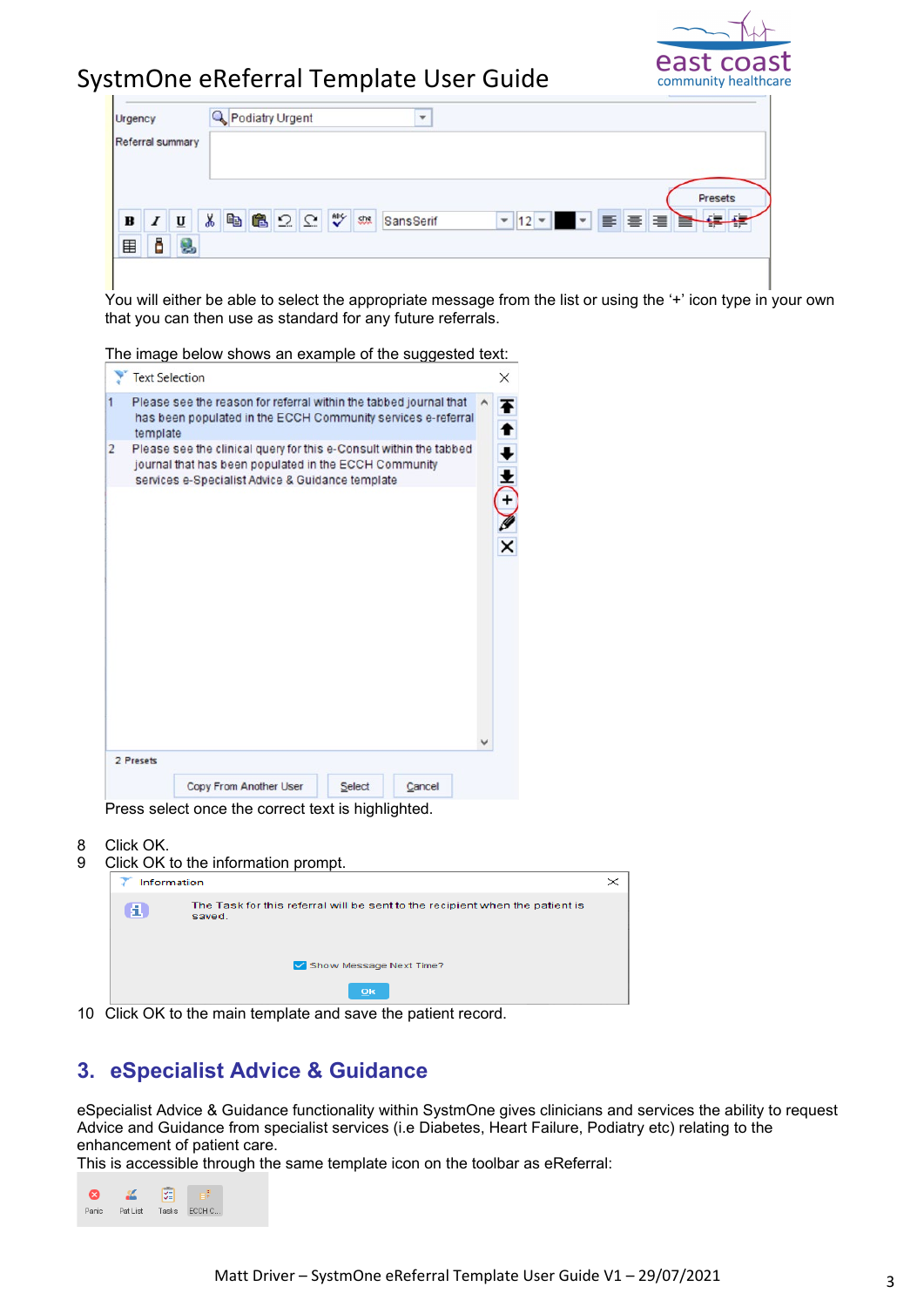

1. With the template loaded, click the link in the bottom half of the template for the service you require guidance from:

| ECCH SERVICES FOR E-SPECIALIST ADVICE AND GUIDANCE                                                                                                                                                                                                                                                                                                                                                                                                                                                   |                              |                                                                  |                                        |                                         |                                             |
|------------------------------------------------------------------------------------------------------------------------------------------------------------------------------------------------------------------------------------------------------------------------------------------------------------------------------------------------------------------------------------------------------------------------------------------------------------------------------------------------------|------------------------------|------------------------------------------------------------------|----------------------------------------|-----------------------------------------|---------------------------------------------|
| <b>Diabetes Service</b>                                                                                                                                                                                                                                                                                                                                                                                                                                                                              | <b>Heart Failure</b>         | <b>Tissue Viability</b>                                          | Podiatry                               |                                         |                                             |
| Please select the appropriate referral service at the top of the corresponding tab and remember to state the reason for the referral in the text<br>box displayed on the services page before completing the e-Referral quick action.<br>If the patient declines consent to sharing of their record to enable an E-referral to be sent then please send the request through via the<br>NHS.net email function from within SystmOne to ECCH.access@nhs.net                                            |                              |                                                                  |                                        |                                         |                                             |
| 2.                                                                                                                                                                                                                                                                                                                                                                                                                                                                                                   |                              | After reading the supporting text, Enter your Clinical question. |                                        |                                         |                                             |
| ECCH Community Services E-referral Template                                                                                                                                                                                                                                                                                                                                                                                                                                                          |                              |                                                                  |                                        |                                         | $\times$                                    |
| e-Referral   Primary Care Home   Phlebotomy   Podiatry   MSK Services   Housebound Flu Vaccinations   Diabetes Service   Heart Failure                                                                                                                                                                                                                                                                                                                                                               |                              |                                                                  |                                        | <b>Clinical question</b><br>Date $\vee$ | Selection                                   |
| This template is designed to help GPs to use e-MDT (e-Consults) as a way to gain a specialist opinion about the management of specific<br>patients in certain clinical circumstances.<br>Please DO NOT use this service for patients who are acutely ill or require urgent outpatient/community treatment.<br>Please complete your clinical query in the text box below and then click the ECCH Community Diabetes quick action button to complete<br>the sending of the e-MDT.<br>Clinical question |                              | <b>ECCH Community Diabetes Service</b><br>e-MDT                  |                                        | Ø                                       | No previous values                          |
| For use by NHS Norfolk and Waveney                                                                                                                                                                                                                                                                                                                                                                                                                                                                   |                              | For use internally by ECCH staff                                 |                                        |                                         |                                             |
| E. e-MDT to ECCH Community Diabetes Service                                                                                                                                                                                                                                                                                                                                                                                                                                                          |                              | E e-Consult to ECCH Community Diabetes Service                   |                                        |                                         |                                             |
| The Diabetes specialist clinical service will respond to notify you with a task when the journal has been updated to provide guidance on<br>the query requested.<br>If the patient requires further assessment and intervention by the specialist team their care will be taken on appropriately and the<br>referrer notified accordingly.                                                                                                                                                           |                              |                                                                  |                                        |                                         |                                             |
|                                                                                                                                                                                                                                                                                                                                                                                                                                                                                                      |                              |                                                                  |                                        |                                         | $\vee$ Show recordings from other templates |
|                                                                                                                                                                                                                                                                                                                                                                                                                                                                                                      |                              |                                                                  |                                        | Show empty recordings                   |                                             |
| J.<br>Click the 'e Consult to ECCH service button                                                                                                                                                                                                                                                                                                                                                                                                                                                    | Event Details<br>Information | Print<br>Suspend                                                 | Qk<br>Cancel<br>Show Incomplete Fields |                                         |                                             |

- 3. Click the 'e-Consult to ECCH service button Please note for Primary Care clinicians select the option under NHS Norfolk and Waveney, for internal ECCH requests please use the button under the internal ECCH staff.
- 4. Once the pop up opens please check the Referrer box at the top to ensure it is displaying your name or the name of the clinician you are sending this on behalf of.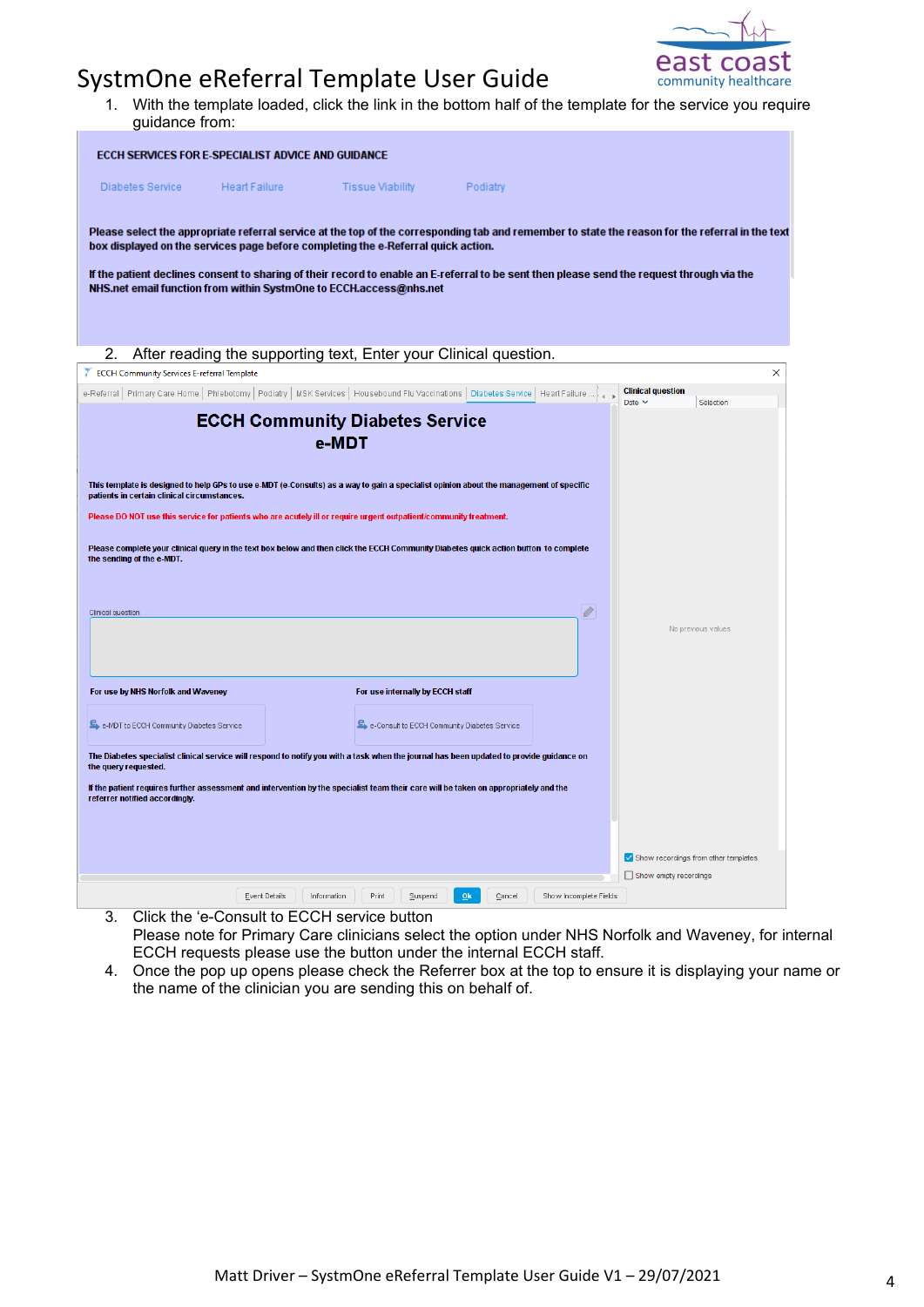

| <b>New Electronic Referral</b>                                                                                       |                      |  |                                        |                                                  |   |                          |       |              |  |   |                     |              |
|----------------------------------------------------------------------------------------------------------------------|----------------------|--|----------------------------------------|--------------------------------------------------|---|--------------------------|-------|--------------|--|---|---------------------|--------------|
| Other Details                                                                                                        |                      |  | Exact date & time $\blacktriangledown$ | Thu 29 Jul 2021                                  |   | $\overline{\phantom{a}}$ | 10:59 | $\mathbf{z}$ |  |   |                     |              |
| Changing the consultation date will affect all other data entered. To avoid this, cancel and press the 'Next' button |                      |  |                                        |                                                  |   |                          |       |              |  |   | <b>Hide Warning</b> |              |
| Referrer                                                                                                             | Referrer Name        |  |                                        |                                                  |   |                          |       |              |  | ▼ | Configure           |              |
| Recipient<br><b>Recipient II</b>                                                                                     | <b>Referrer Name</b> |  |                                        |                                                  |   |                          |       |              |  |   | <b>Address Book</b> |              |
| Caseload / team                                                                                                      |                      |  | X Podiatry                             |                                                  |   |                          |       |              |  |   |                     |              |
| <b>Task recipient</b>                                                                                                |                      |  |                                        |                                                  |   |                          |       |              |  |   |                     | $\mathbf{v}$ |
| Read code                                                                                                            |                      |  |                                        | R X Referral to community-based podiatry service |   |                          |       |              |  |   |                     |              |
| <b>Type</b>                                                                                                          |                      |  | Community                              |                                                  | ٠ |                          |       |              |  |   |                     |              |
|                                                                                                                      |                      |  | Re-referral                            |                                                  |   |                          |       |              |  |   |                     |              |

5. Enter a referral narrative by selecting the 'Presets' button.

| Presets |
|---------|
|         |

You will either be able to select the appropriate message from the list or using the '+' icon type in your own that you can then use as standard for any future referrals.

#### The image below shows an example of the suggested text:

| Please see the clinical query for this e-Consult within the tabbed<br>journal that has been populated in the ECCH Community<br>services e-Specialist Advice & Guidance template<br>$\widehat{+}$<br>$\frac{2}{x}$ | 2 Presets |             |  |  |  |
|-------------------------------------------------------------------------------------------------------------------------------------------------------------------------------------------------------------------|-----------|-------------|--|--|--|
|                                                                                                                                                                                                                   |           | $ 2\rangle$ |  |  |  |
|                                                                                                                                                                                                                   |           |             |  |  |  |

6. If you require a document to support your request, click 'Add New Letter'.